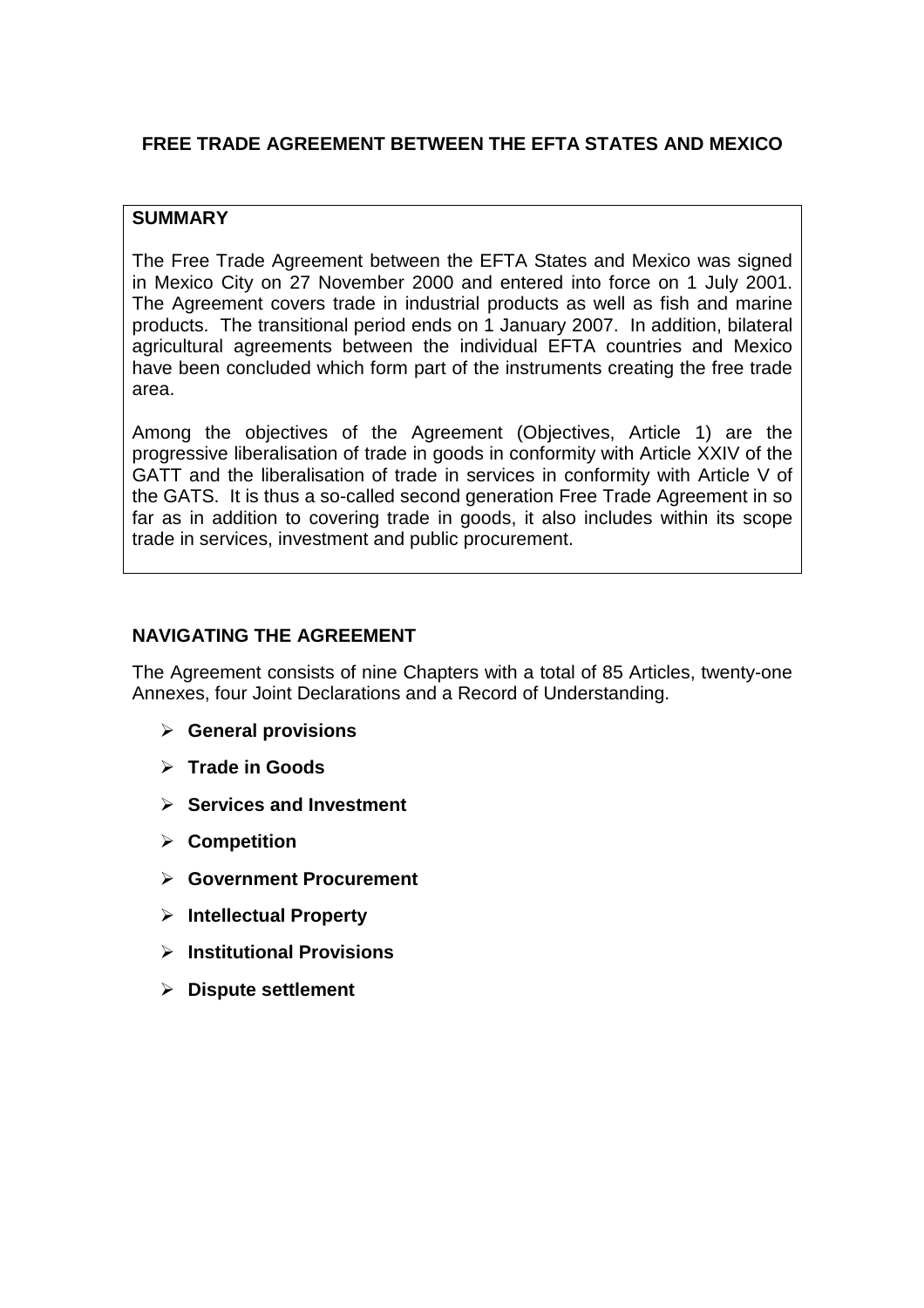#### **TRADE IN GOODS**

Mexico is one of the EFTA States' most important trading partners in Latin America and an important market for its exports, with significant growth potential.

Bilateral trade in goods in 2000 amounted to 816,4 million USD (EFTA exports amounting to 647 million USD, whereas Mexico's exports to the EFTA States represented 169,4 million USD (EFTA trade statistics/ Mexico).

#### **Rules of Origin**

The rules of origin for industrial goods (Annex I) concerning the definition of the concept of originating products and the methods for administrative co-operation, are based on the current European model, maintaining the general structure and the substance of the European standard rules.

The specific list rules (Appendix 1 to Annex I) to the origin Annex are based on the EU-Mexico framework rules, adjusted to specific needs and requirements of the EFTA States and Mexico, taking into account the trade flows between the parties.

The result is more liberal rules in sectors where either party is faced with a lack of raw materials or components (e.g. for chemicals, machinery and car parts).

In the textile and apparel sector Mexico allocates quotas to the EFTA States for the importation into Mexico of textiles and apparel goods under a more liberal regime (Appendix 2(a) to Annex I).

## **Industrial Goods**

The Agreement provides for effective market access for industrial goods in terms of tariffs and rules of origin, creating NAFTA and EU parity for EFTA exports to Mexico.

Mexico will gradually liberalise all industrial products with the same tariff dismantling schedules as in NAFTA and the EU-Mexican Agreement (Annex V), meaning that 47 % of the industrial goods originating in the EFTA States will be duty free as of the entry into force of the agreement.

By 2003 the percentage will increase to 60 % and by 2005 another 6 % of the goods will become free. Tariffs on the remaining 34 % will be eliminated by 2007.

In exchange, EFTA accords duty free access for Mexican exports of all industrial products by the entry into force of the Agreement (Annex IV).

## **Fish and marine products**

The Agreement covers trade in all fish and other marine products (Article 4 and Annex III).

The EFTA States grant duty free access on imports of all Mexican fish products.

As of entry into force of the Agreement, an important share of fish and other marine products from the EFTA States will benefit from duty-free access to the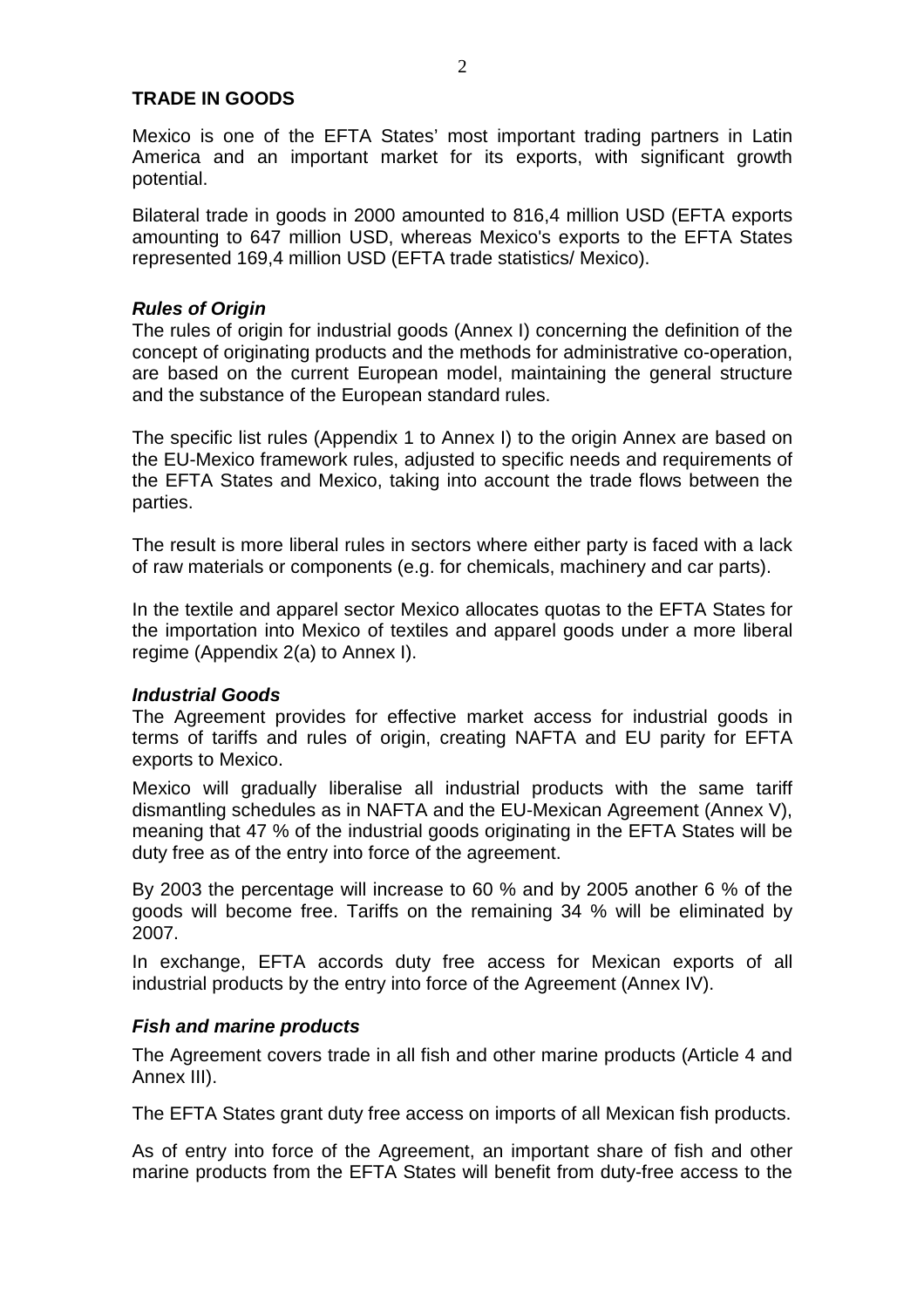Mexican market (Annex III). Other fish products are subject to tariff dismantling schedules of three, eight, nine and ten years, respectively. Mexico will maintain existing tariffs concerning a limited number of products for the time being which are of less economic importance to the EFTA States.

The most important benefits for the EFTA States is that the Mexican tariff on salted and/or dried white fish is reduced from thirty to zero per cent upon entry into force, and that the rules of origin for salted and/or dried, cod and ling are liberal.

In the longer term the Agreement makes it possible for the EFTA States to further develop the Mexican market for their products.

For instance, for salmon, which is exported to Mexico only to some extent today, a tariff reduction to zero for fresh, frozen and smoked salmon takes effect as of entry into force of the Agreement.

## **Agricultural products**

Trade in agricultural products is covered in three bilateral agricultural agreements negotiated between the respective EFTA State (Iceland (Agricultural Agreement between Iceland and Mexico), Norway (Agricultural Agreement between Norway and Mexico) and Switzerland/Liechtenstein (Agricultural Agreement between Switzerland and Mexico) and Mexico.

These agreements form part of the instruments establishing the free trade area and are subject to the relevant disciplines for trade in goods in the main agreement.

They provide for substantial concessions on both sides, while taking into account the respective sensitivities. Each agreement contains specific rules of origin, generally based on the "wholly-obtained" criteria.

## **SERVICES AND INVESTMENT**

The Chapter on trade in services and investment (Chapter III, Articles 19 to 50) covers trade in services, including separate sections on maritime and financial services, and investment.

The services provisions under the Agreement are of considerable importance to the EFTA States, not least in view of the fact that they to a large extent are based on the Agreement concluded by the European Union with Mexico in this area, thereby creating equal competitive conditions for EFTA operators in the Mexican market.

The general services section covers all four modes of service supply, as defined under the WTO GATS (Article 19), as well as all services sectors – including maritime services, financial services, telecom, distribution, energy, audiovisual tourism and environment - with the exception of air transport.

A so-called standstill obligation (i.e., a prohibition on the introduction of new or more restrictive measures affecting market access) (Article 24) took effect as of the entry into force of the Agreement, securing that services suppliers from the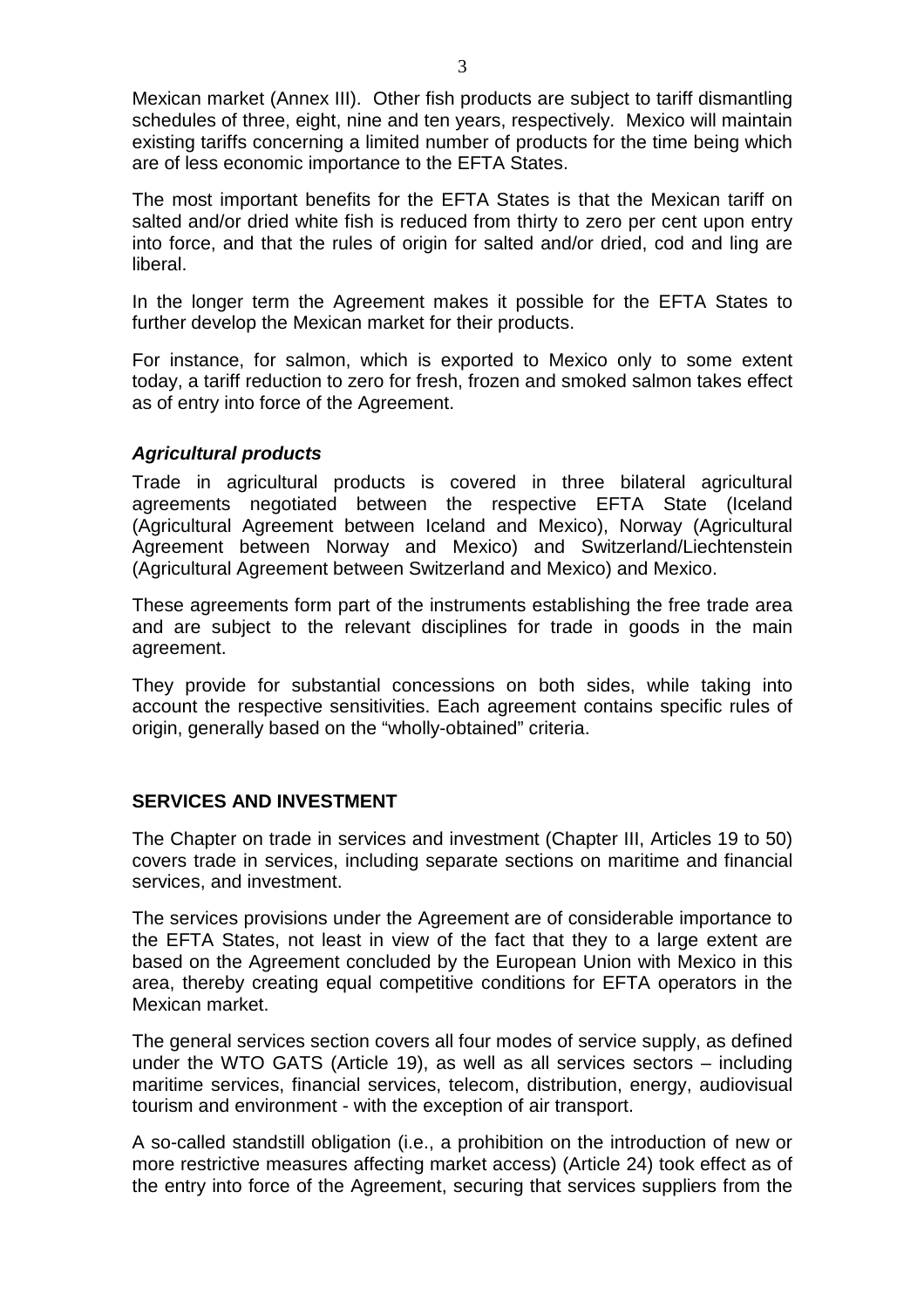EFTA States will gain access to the Mexican market on an equivalent basis with that enjoyed by suppliers from Mexico's preferential trading partners.

In the financial services sector, for which a separate section has been negotiated (Section III, Articles 28 to 43), another standstill obligation has been introduced (Article 34), and the Parties have listed measures maintained by them which are inconsistent with Article 29 to 33 (Article 34, Annex VIII) most of which are subject to further elimination starting three years after the entry into force of the Agreement (Article 34, paragraph 3). The financial services section ensures that EFTA banks and insurance companies will be authorised to operate and establish directly on the Mexican territory on equal terms with financial service suppliers from Mexico's other preferential partners.

The Parties have committed to liberalise substantially all trade and service sectors within a timeframe of 10 years, in conformity with Article V of the GATS.

The investment section (Section V, Articles 45 to 49) mainly provides for the liberalisation and protection of certain payments and transfers related to foreign direct investment (Article 46), and for investment promotion between the Parties (Article 47). The investment section is subject to a general review clause (Article 49).

## **COMPETITION**

Regarding competition (Chapter IV, Article 51 to 55), the agreement includes provisions on co-operation and exchange of information with the aim of ensuring and facilitating the enforcement of the Parties' respective competition laws.

#### **GOVERNMENT PROCUREMENT**

The Chapter on government procurement (Chapter V, Articles 56 to 68) is the most comprehensive concluded by the EFTA States in this field with any third country.

The EFTA States and Mexico grant each other non-discriminatory access to procurement markets for goods, services and public works at the central government level (Annex XII, section 1) and for entities operating in the fields of drinking water, electricity, urban transport, airports and ports (Annex XII, section 2).

Mexico will provide access to EFTA suppliers under the same conditions as for suppliers from the European Union, United States or Canada. In return, the EFTA States will grant similar access as under the WTO Government Procurement Agreement (GPA), excluding the sub-central level.